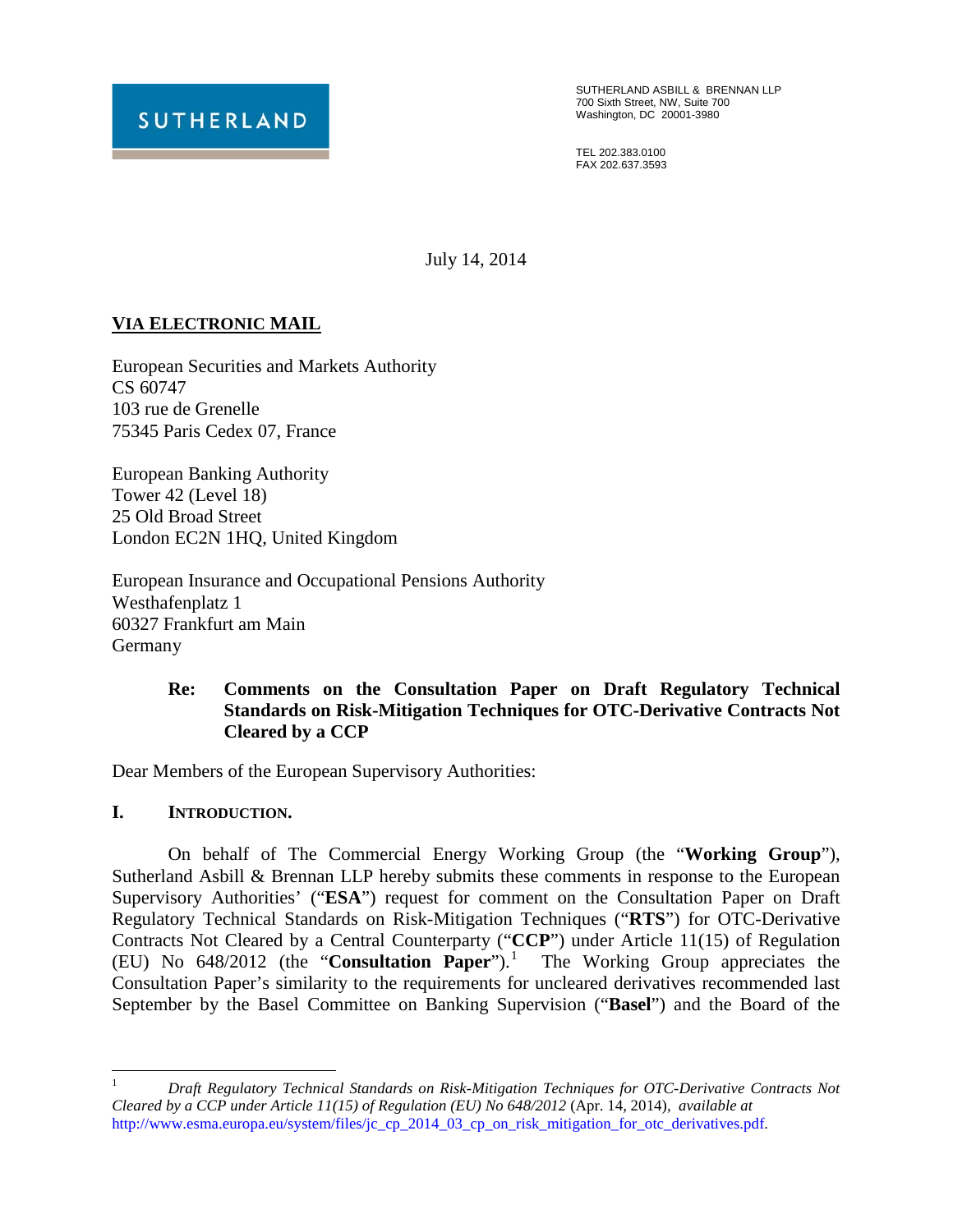International Organization of Securities Commissions ("IOSCO").<sup>[2](#page-1-0)</sup> With a few targeted changes and additional clarity on certain provisions, the Consultation Paper would constitute a workable basis for global margin standards.

The Working Group is a diverse group of commercial firms in the energy industry whose primary business activity is the physical delivery of one or more energy commodities to others, including industrial, commercial, and residential consumers. Members of the Working Group are producers, processors, merchandisers, and owners of energy commodities. Among the members of the Working Group are some of the largest users of energy derivatives in the United States, and many of the members of the Working Group and their affiliates participate in European derivatives markets. The Working Group considers and responds to requests for comment regarding regulatory and legislative developments with respect to the trading of energy commodities, including derivatives and other contracts that reference energy commodities.

### **II. COMMENTS OF THE WORKING GROUP.**

### **A. International Harmonization Is Necessary to Avoid Competitive Imbalances.**

The Working Group appreciates the fact that the RTS closely mirror Basel's and IOSCO's margin recommendations. A high degree of similarity between the RTS and the Basel and IOSCO approach is likely to lay the groundwork for a global margin standard for uncleared derivatives. A global standard or, at the very least, a high degree of similarity between margin requirements in the world's largest derivatives markets is essential to avoiding arbitrary, regulatory-created market distortions in what is a global market. As such, the Working Group requests that the ESA continue to work diligently with their counterparts in the United States and other jurisdictions to create a uniform margin framework similar to that recommended by Basel and IOSCO.

## **B. The RTS' Applicability to Non-EU Counterparties.**

With respect to uncleared derivatives between two EU-domiciled entities, the Consultation Paper makes it clear that only financial counterparties and non-financial counterparties that exceed an €8 billion notional threshold set forth in Article 10 of EMIR ("**NFC+s**")[3](#page-1-1) are potentially subject to the RTS. Said another way, non-financial entities that are not NFC+s would not be subject to the RTS even if they exceed the **€8** billion notional threshold. This approach is reasonable as it limits the application of the RTS to only those entities that have the potential to pose systemic risk. In addition, the proposal would be largely consistent with

<span id="page-1-0"></span> <sup>2</sup> *Margin Requirements for Uncleared Derivatives*, Basel Committee on Banking Supervision and Board of the International Organization of Securities Commissions (Sept. 2013), *available at* [http://www.bis.org/publ/bcbs261.pdf.](http://www.bis.org/publ/bcbs261.pdf)

<span id="page-1-1"></span><sup>3</sup> *Consultation Paper* at 5*.*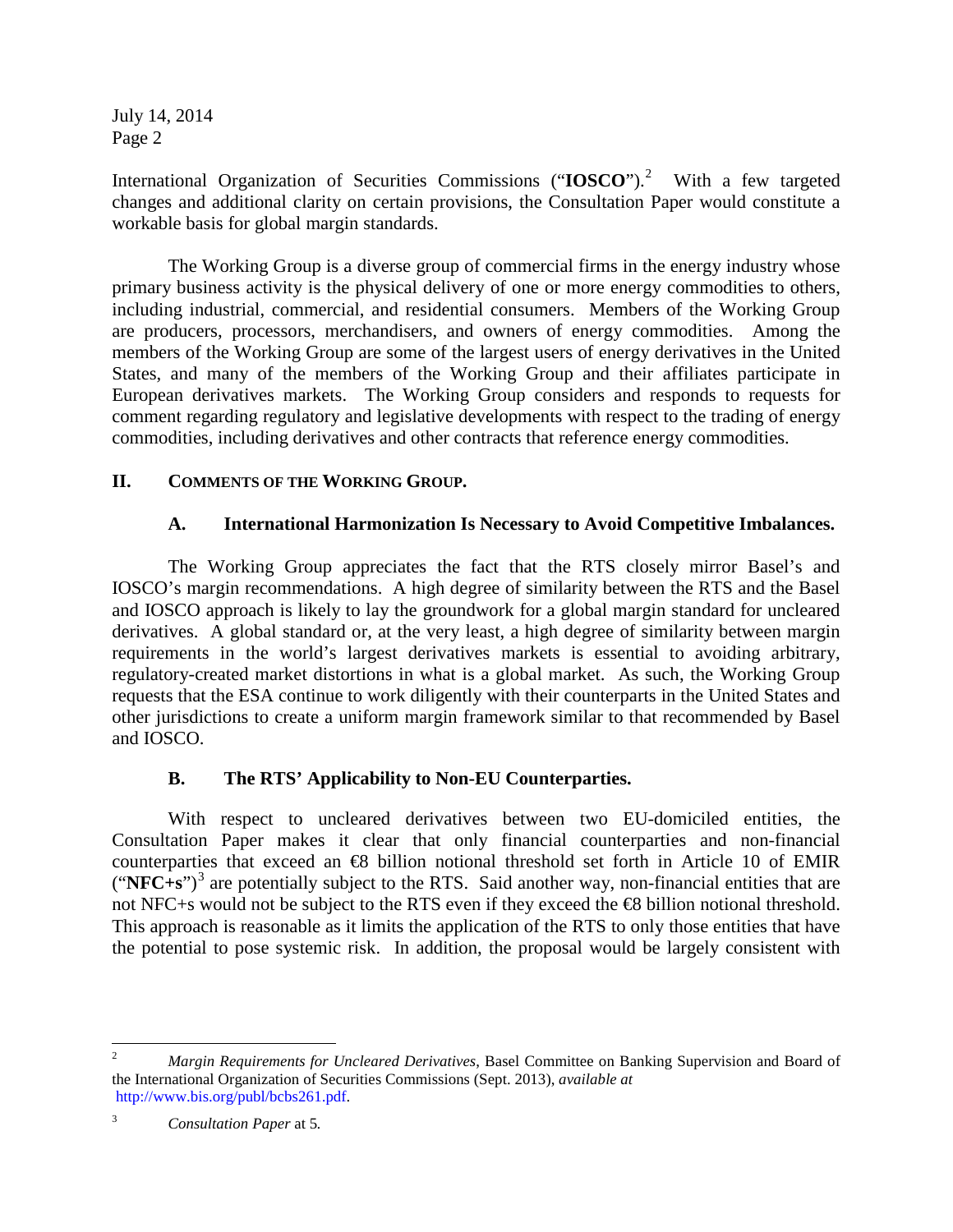U.S. margin proposals, which generally would not subject non-financial entities to regulatory margin requirements.<sup>[4](#page-2-0)</sup>

However, the Consultation Paper is unclear as to what extent non-EU counterparties are subject to the RTS' margin requirements. Specifically, the Consultation Paper requires "EU entities … to collect margin from all third-country entities, unless explicitly exempted by the EMIR or under the  $\bigoplus$  billion threshold, even from those that would be classified as non-financial entities below the threshold if they were established in the EU."<sup>[5](#page-2-1)</sup> To the extent that the RTS apply differently to non-financial counterparties located within Europe and those located outside of Europe, the Consultation Paper could potentially bifurcate liquidity between Europe and other jurisdictions, such as the U.S.

This language could be interpreted in two ways. *First*, it could be read to require margin requirements to apply to any transaction between an EU entity subject to the requirements of the RTS and a non-EU entity, regardless of whether the non-EU entity's corporate group exceeds the €8 billion notional threshold. *Second*, it could also be interpreted to require application of the margin requirements to any transaction between an EU entity and non-EU entity whose group is above the  $\otimes$  billion threshold, even if the non-EU entity, were it actually domiciled in the EU, would be considered a non-financial counterparty below the NFC+ thresholds (an "**NFC-**").

If the first interpretation is correct, then the RTS will pose as a significant impediment to uncleared derivatives between EU counterparties subject to the RTS and a larger number of non-EU domiciled counterparties. Such an outcome would likely increase costs for non-EU counterparties that must transact in European derivatives markets and decrease liquidity and trading opportunities for EU counterparties subject to the RTS.

If the second interpretation is what the ESA intended, then the Consultation Paper will increase costs for non-EU domiciled non-financial counterparties with large hedging portfolios if they choose to transact in European derivatives markets. There is no justification for exempting EU domiciled NFC-s from the requirements of the RTS while subjecting NFC-s from outside of Europe to those requirements.<sup>[6](#page-2-2)</sup> If an entity within Europe is not subject to the RTS because its derivatives portfolio does not pose a potential systemic risk, then the same entity should not be subject to the RTS solely because it is domiciled outside of Europe. Doing so would constitute a significant impediment to many large corporate enterprises trading with EU domiciled banks.

Even if the ESA limits the cross-border application of the RTS in the manner requested above, non-financial counterparties that are active traders on U.S. futures exchanges will be at a

<span id="page-2-0"></span> <sup>4</sup> *See* Notice of Proposed Rulemaking, *Margin Requirements for Uncleared Swaps for Swap Dealers and Major Swap Participants*, 76 Fed. Reg. 23732, 23734 (April 28, 2011), *available at*  [http://www.cftc.gov/ucm/groups/public/@lrfederalregister/documents/file/2011-9598a.pdf.](http://www.cftc.gov/ucm/groups/public/@lrfederalregister/documents/file/2011-9598a.pdf)

<span id="page-2-1"></span><sup>5</sup> *Consultation Paper* at 7*.*

<span id="page-2-2"></span>It should be noted that non-financial counterparties that participate in U.S. futures markets are likely at a greater risk of being NFC+s than those that do not. ESMA has yet to make an equivalency finding with respect to those markets, causing speculative positions in those markets to count towards the NFC+ thresholds.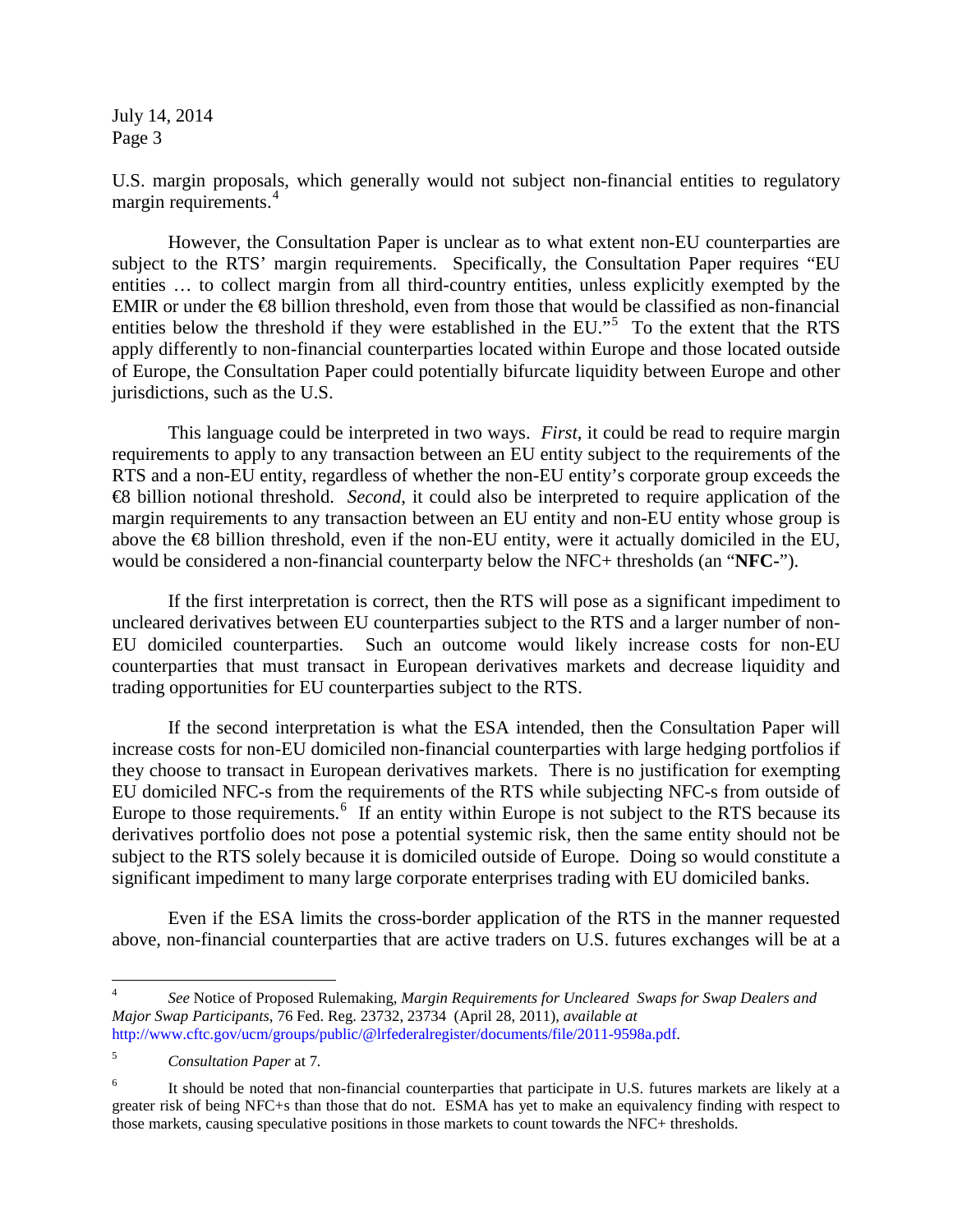significant disadvantage with respect to the RTS. Until ESMA makes an equivalency finding, transactions on U.S. futures exchanges are considered OTC derivatives for the purposes of EMIR.<sup>[7](#page-3-0)</sup> As OTC derivatives, non-hedge transactions on U.S. futures exchanges must be included in the determination of whether a non-financial counterparty is an NFC+. So, it is possible that a non-financial counterparty that only uses bilateral, uncleared derivatives to hedge its interest rate risk could be subject to the RTS purely because of speculative positions on a fully regulated U.S. futures exchange. This result is incongruous with the goals of EMIR and the Working Group requests that ESMA make the necessary equivalence findings as soon as possible.

### **C. The Consultation Paper's Use of Notional Thresholds.**

As stated above, the RTS would only apply to financial counterparties and NFC+s that are part of corporate groups that have more than €8 billion notional in uncleared derivatives outstanding at certain points of time. The use of notional amount-based thresholds introduces compliance monitoring challenges for counterparties that enter into commodity-based derivatives.

Unlike with other forms of derivatives, the notional amount of a commodity-based derivative is fluid over the term of the transaction. For example, the notional amount of a  $\epsilon$ 500 million interest rate swap will always be  $\epsilon$ 500 million,<sup>[8](#page-3-1)</sup> but the notional amount for a financial crude oil swap with an underlying volume of 100,000 barrels will fluctuate with changes to the price of a barrel of crude oil. Fluctuating notional amounts will (i) make monitoring compliance with the  $\otimes$  billion thresholds difficult and (ii) may drive a corporate group over the  $\otimes$  billion threshold solely because changes in the price of commodities and not the trading behavior of that group. As such, the Working Group respectfully suggests that the ESA clarify that the notional amount of an uncleared derivative is set at the execution of the transaction and does not fluctuate with future price movements of the underlying instrument. Such an approach would be consistent with the CFTC's guidance on its Swap Dealer *de minimis* threshold, which is also based on notional value.<sup>[9](#page-3-2)</sup>

In addition, the Consultation Paper states that "all of the group's non-centrally cleared derivatives, including foreign exchange forwards, swaps and currency swaps, shall be included" in the determination of whether a corporate group exceeds the  $\bigoplus$  billion notional amount threshold.[10](#page-3-3) However, the Consultation Paper does not directly address whether intragroup

http://www.cftc.gov/ucm/groups/public/@newsroom/documents/file/swapentities faq\_final.pdf.

<span id="page-3-0"></span> <sup>7</sup> *See Questions and Answers, Implementation of the Regulation (EU) No 648/2012 on OTC Derivatives, Central Counterparties and Trade Repositories (EMIR),* Answer to OTC Question 1, *available at* [http://www.esma.europa.eu/system/files/2014-682.pdf.](http://www.esma.europa.eu/system/files/2014-682.pdf)

<span id="page-3-1"></span>Unless the counterparties agree to have the notional amount fluctuate over time such as to correspond with the payment schedule of a loan.

<span id="page-3-2"></span><sup>9</sup> *See* Frequently Asked Questions (FAQ) - Division of Swap Dealer and Intermediary Oversight Responds to FAQs About Swap Entities, *available at* 

<span id="page-3-3"></span><sup>10</sup> *Consultation Paper* at 46.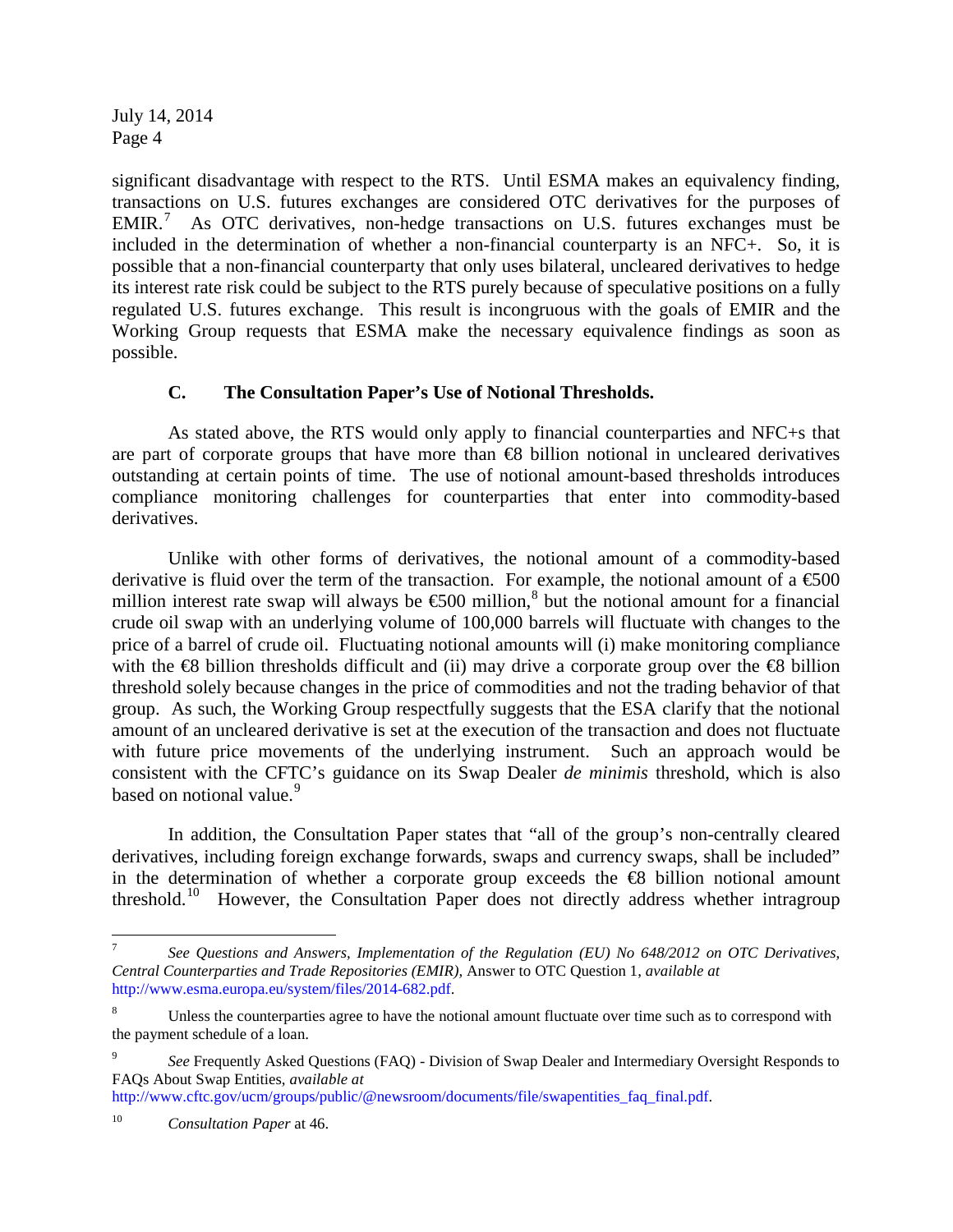transactions would be considered when calculating a group's notional amount of uncleared derivatives outstanding.

The Working Group respectfully suggests that the ESA exclude intragroup transactions from the determination of whether a counterparty is subject to the RTS. Intragroup transactions, by their nature, do not pose a net-risk to a corporate group and do not transmit risk into a market. They are largely entered into for internal risk allocation and accounting purposes. As such, a corporate group's level of intragroup transactions should not have a bearing on whether the entities in a corporate group are subject to the RTS.

## **D. Unsecured Margin Thresholds.**

The Working Group welcomes the Consultation Paper's various exemptions for the initial margin requirement. One of the exemptions would permit financial counterparties to use unsecured credit thresholds with their financial or non-financial counterparties of up to  $\epsilon$ 60 million. In contrast, the Consultation Paper as currently drafted does not permit two NFC+s to use an unsecured credit threshold when trading with one another.<sup>11</sup> The Consultation Paper does not explain why unsecured credit thresholds are not available between two NFC+s. The Working Group respectfully requests that the ESA clarify that unsecured credit thresholds are available for transactions between two NFC+s.

# **E. Clarification of Initial Margin Model Requirements.**

As proposed, the RTS would allow counterparties subject to the RTS to use models that meet certain requirements to determine initial margin requirements. The Working Group appreciates the ESA permitting non-bank market participants to do so. However, the Working Group would like additional clarity on certain of the requirements necessary for a model to satisfy the RTS.

Specifically*,* the RTS would require a model to be calibrated on a historical period of at least three years, which must include a period of financial stress and such "stressed data" must represent at least 25 percent of the overall data set.<sup>[12](#page-4-1)</sup> *First*, what constitutes a "period of financial stress"? Is it a function of increased volatility? Is a period of financial stress specific to the underlying instrument or a period of stress in financial markets generally?

*Second*, the RTS would require a model to compensate for the absence of a period of financial stress by replacing the oldest data in the data set with data from a period of financial stress. However, if that stressed data is stale or not representative of current market conditions, the margin model may not properly determine initial margin requirements. The Working Group suggests that the ESA provide market participants the flexibility to determine that a margin model would function best with a data set that includes more representative recent data rather than stale or irrelevant historical stressed data.

<span id="page-4-0"></span><sup>&</sup>lt;sup>11</sup> *Id.* at 23.

<span id="page-4-1"></span> $12$  *Id.* at 30.